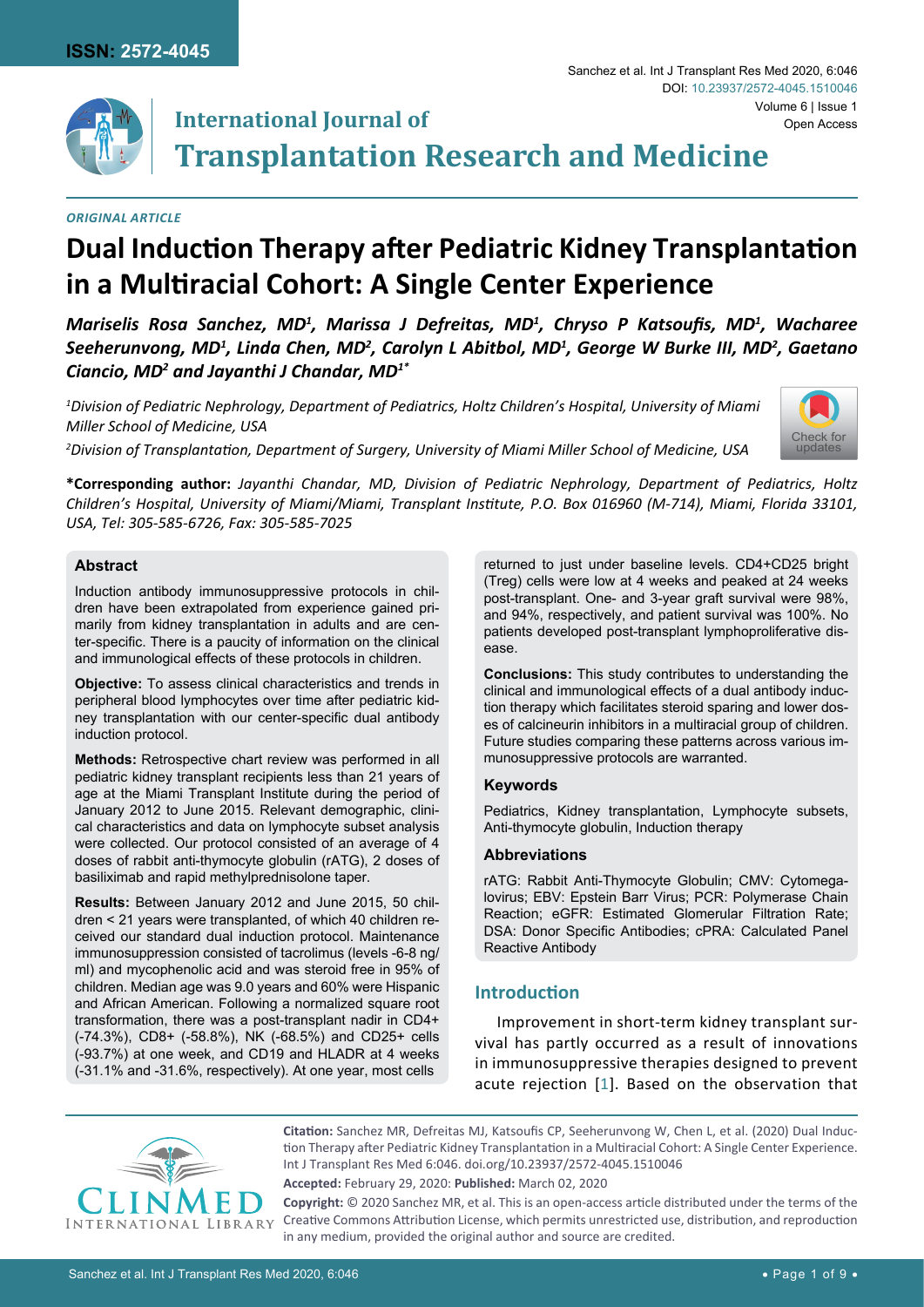greater immune suppression is required immediately after transplantation to prevent acute rejection, intensive efforts have been employed to suppress the immune response to the allograft in the peri-operative period [[2](#page-7-3),[3](#page-7-4)]. With this goal in mind, one approach, which has been associated with improved patient and graft outcome, is to use antibody induction therapy [[4\]](#page-7-5).

In children, immunosuppressive protocols have been extrapolated from experience gained primarily from kidney transplantation in adults [[1](#page-7-0)]. Currently, in the United States, 60% of pediatric transplant centers use monoclonal and 25% polyclonal antibodies for induction therapy [[5](#page-7-6)]. There is a wide variation in induction immunosuppressive protocols. However, there is scant data on the clinical effect, immune depletion and recovery after induction immunosuppressive protocols in children after kidney transplantation. In recent years, we have been systematically collecting data on DSAs, lymphocyte subsets and viral PCRs at our institution. We therefore used these parameters to evaluate the clinical impact of our immunosuppressive protocol.

### **Objective**

The purpose of this retrospective observational study was to evaluate clinical characteristics and trends in depletion and recovery of peripheral blood lymphocytes over time with our center-specific dual antibody induction protocol with basiliximab (IL-2Rα blocker) and rabbit anti-thymocyte globulin (rATG) in children.

# **Methods**

Patient's medical charts were reviewed for all pediatric kidney transplant recipients less than 21 years of age at the Miami Transplant Institute during the period of January 2012 to June 2015. Fifty transplant recipients were identified during the study period. Demograghics, donor type and calculated panel reactive antigen were documented. From this group, patients were separated into 2 sub-groups 1) 40 patients who did not receive additional immunomodulatory drugs due to rejection or other graft disease and 2) 10 patients who received additional immunomodulatory drugs because of acute rejection or other disease such as focal segmental glomerulosclerosis (FSGS) in the allograft. Data on lymphocyte subsets (CD4, CD8, CD19, CD25, NK, HLADR+ and CD4+CD25 bright cells), were collected pre-transplant, and at 1, 4, 26, 52- and 156-weeks post-transplantation. Other collected information included episodes of infections, donor specific antibodies, estimated glomerular filtration rate (eGFR) and immunosuppressive drug levels. CD4+CD25 bright cells were used as a surrogate marker for T regulatory cells. Human subject's approval was obtained from the institutional review board of the University of Miami, Miller School of Medicine.

#### **Immunosuppressive protocol**

Intra-operatively, all patients received intravenous

basiliximab at a dose of 10 mg if weight was less than 35 kg, and 20 mg if weight was greater than 35 kg. This was followed by methylprednisolone at 10 mg/kg body weight (maximum 500 mg) and intravenous thymoglobulin (rATG) at 1 mg/kg. rATG was continued for a total of 3-5 doses (average cumulative dose was 4.2  $\pm$ 1.1 mg/kg) and a second dose of basiliximab was given on the fourth post-operative day. If the total white cell count was below 4,000/micro liter, no further doses of rATG were given. Methylprednisolone was continued post-operatively at 10 mg/kg on post-operative day 1, then tapered by 2 mg/kg daily and discontinued between post-operative days 5-7, when therapeutic levels of tacrolimus were obtained (target level 6-8 ng/ml). Two patients required low dose steroids for maintenance therapy because of re-transplantation and microscopic polyangiitis. Oral mycophenolate mofetil was introduced on the second post-operative day at a dose of 500 to 1000 mg/ $m^2$ /day. Dose adjustments were made depending on the white blood cell count, gastro-intestinal tolerance or evidence of viral PCR replication with cytomegalovirus (CMV), Epstein Barr virus (EBV) or BK Virus. Oral tacrolimus was introduced once serum creatinine was less than 3 mg/dl in children older than six years of age, and less than 2 mg/dl in those who were younger. The mean dose of tacrolimus and mycophenolate mofetil when stable levels were achieved, were 0.17 mg/kg/dose and 484 mg/M<sup>2</sup>/day, respectively. Risk assessment of recipients for CMV and EBV, were determined pre-operatively. High-risk recipients (CMV or EBV serology positive donor; negative recipient) were given valganciclovir at prophylactic doses for 6 months, and those with low or intermediate risk (CMV or EBV positive or negative donor to CMV or EBV positive recipient) were given prophylaxis for 3 months. All patients received prophylaxis against pneumocystis carinii infection with trimethoprim/sulfamethoxazole which was continued throughout the life of the transplant.

Infections were classified as viral if there was replication of Epstein-Barr virus (EBV), cytomegalovirus (CMV) and BK virus (BKV) greater than 1000 copies/ ml by real time polymerase chain reaction (PCR). Invasive viral disease was defined as having a tissue diagnosis of viral infection. Culture-positive febrile urinary tract infections and bacteremia were classified as bacterial infections. Renal function was determined by estimating glomerular filtration rate (eGFR) using the modified Schwartz equation in patients  $\leq 18$ years or the CKD-EPI equation for patients ›18 years [[6](#page-7-1),[7\]](#page-7-2). Donor specific antibodies (DSA) was defined as presence of antibodies against human leukocyte antigens to the donor in the recipient. Graft survival was defined as the percentage of functioning grafts at one and 3 years. Acute rejection was defined as a sustained rise in serum creatinine by > 25% with biopsy- proven evidence of rejection.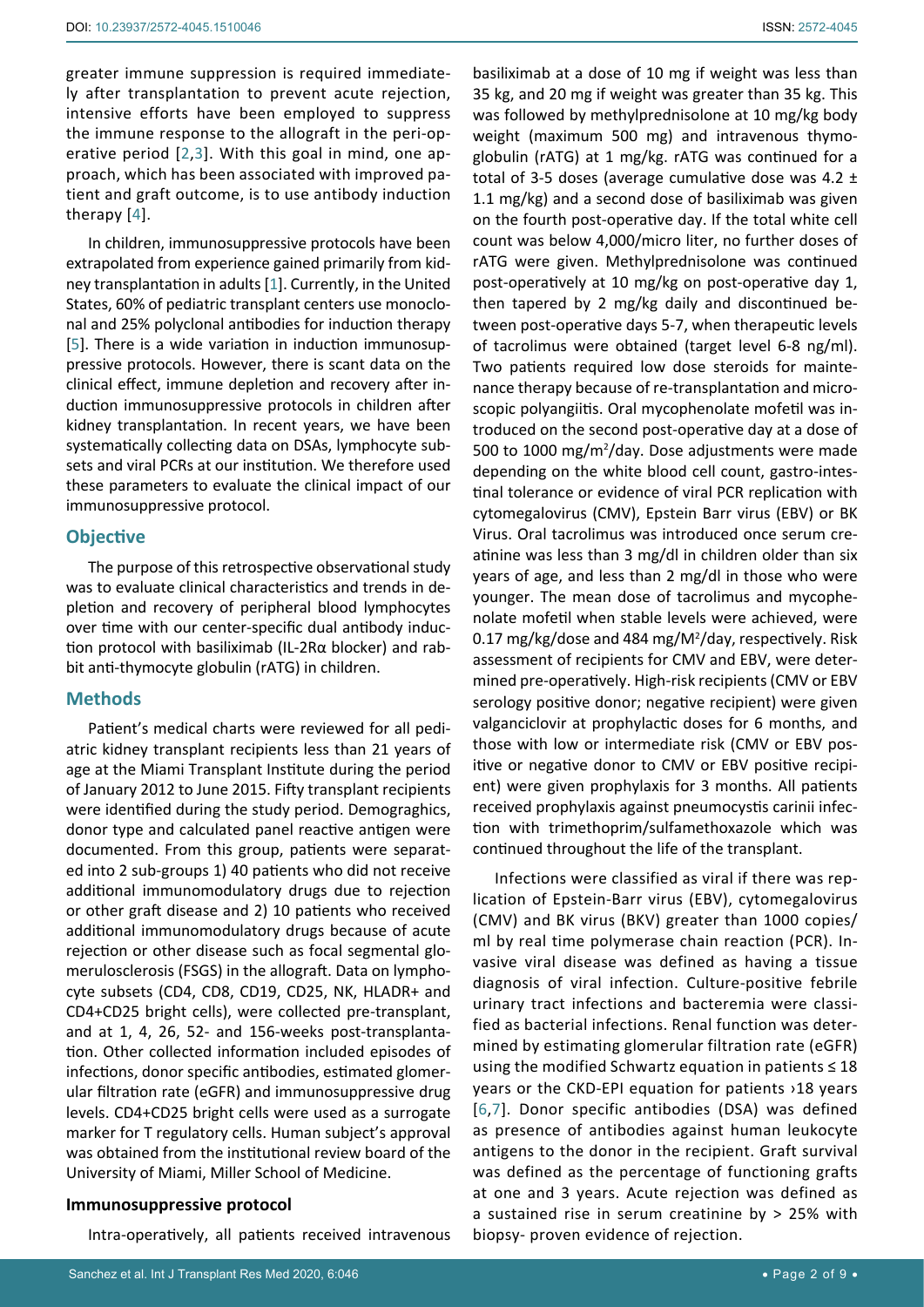|                                 | <b>Total</b>   | No rejection  | <b>Rejection</b> | Other graft disease <sup>1</sup> | P value  |
|---------------------------------|----------------|---------------|------------------|----------------------------------|----------|
|                                 | $N = 50$       | $N = 40$      | $N = 6$          | $N = 4$                          |          |
| Age (years)                     | $10.1 \pm 5.6$ | $9.3 \pm 5.5$ | $12.8 \pm 6.0$   | $14 \pm 4.5$                     | 0.15     |
| Mean $\pm$ SD                   |                |               |                  |                                  |          |
| Race N (%) <sup>2</sup>         |                |               |                  |                                  |          |
| Caucasian                       | 9(18)          | 9(100)        | 0                | $\mathbf{0}$                     | 0.25     |
| Hispanic                        | 18 (36)        | 14 (77.8)     | 1(5.6)           | 3(16.7)                          | 0.16     |
| African American                | 15(30)         | 10(66.7)      | 4(26.7)          | 1(6.7)                           | 0.11     |
| Other                           | 8(16)          | 7(87.5)       | 1(12.5)          | $\mathbf{0}$                     | 0.66     |
| Gender N (%)                    |                |               |                  |                                  |          |
| Male                            | 32(64)         | 24 (75)       | 5(15.6)          | 3(9.4)                           | 0.48     |
| female                          | 18 (36)        | 16 (88.8)     | 1(5.6)           | 1(5.6)                           |          |
| Diagnosis N (%)                 |                |               |                  |                                  |          |
| Congenital                      | 31(77.5)       | 28 (90.3)     | 3(9.7)           | 0                                | $0.01^*$ |
| Acquired                        | 19(22.5)       | 12(63.2)      | 3(15.8)          | 4(21)                            |          |
| Donor source N (%)              |                |               |                  |                                  |          |
| LD                              | 11(22)         | 8(72.7)       | 1(9.1)           | 2(18.2)                          | 0.36     |
| <b>DD</b>                       | 39 (78)        | 32(82.1)      | 5(12.8)          | 2(5.1)                           |          |
| <b>Average HLA mismatches N</b> | $3.6 \pm 1.5$  | $3.4 \pm 1.6$ | $4.5 \pm 0.6$    | $4.3 \pm 1.0$                    | 0.16     |

<span id="page-2-0"></span>**Table 1:** Demographic characteristics.

1 Other graft disease comprised of FSGS in three and drug induced interstitial nephritis in one; <sup>2</sup> Each race versus the other races; \* Association between primary diagnosis in group with no rejection versus other graft disease.

#### **Flow cytometric analysis**

Aliquots of 100 microliters of whole blood were stained with surface antibody cocktail for 30 minutes at room temperature. Samples were then lysed with VersaLyze™ reagent and IOTest®3 fixative solution (Beckman Coulter A07800). To determine the absolute count of each cell subset, 100 microliters of Flow-count™ fluorophores were added. Samples were then analyzed with the Navios Flow Cytometer (Beckman Coulter) and Kaluza® flow cytometry analysis software. Four color flow panels were used for cytometry. Lymphocytes of interest were then gated from the CD45/SSC plot.

# **Statistical analysis**

Categorical data were analyzed with Chi square or Fisher's exact test as appropriate. To normalize the distribution of lymphocyte counts, a square root transformation was applied. Lymphocyte counts were plotted over time - pre-transplant, 1, 4, 26, 52 and 156 weeks, post-transplant. These data represent a single sample longitudinal study in which time was the sole fixed independent effect. Accordingly, the statistical model used to access average statistical changes over time was a single sample mixed model where subject-to subject variation was accounted for by a random subject component. Trend analysis, including polynomial regression and specific multiple comparisons (i.e., Tukey's HSD), was derived from the overall repeated measures model. An autoregressive variance-covariance structure (i.e., Autoregressive (1) was used to model the dependency between repeated measurements. Statistical analysis was performed with JMP® Pro statistical analysis software (SAS Institute Inc. Cary, NC, version 12.0.1). Graphs were created in Graphpad Prism® software.

### **Results**

Demographics, donor source and mean HLA mismatches are displayed in ([Table 1](#page-2-0)). A majority of the subjects were Hispanic or African American (60%) and there was a predominance of deceased donor transplants (78%). Among the 11 (22%) patients with living donor (LD) transplants, 3/11 (27.3%) received living unrelated kidney transplants. The most common primary diagnosis was congenital anomalies of the kidneys and urinary tract (70%). Four of the fifty patients had other graft disease and six had acute rejection. These patients received additional immunomodulatory drugs.

### **Sub-group without rejection or other graft disease**

Of the initial 50 patients, 40 patients received our standard antibody induction protocol of 3-5 doses of anti-thymocyte globulin, 2 doses of Basiliximab and methylprednisolone taper. They did not receive additional immunomodulatory therapy such as anti-CD20 monoclonal antibody, intravenous immunoglobulin or plasmapheresis. Patients in this category were more likely to have congenital kidney disease (OR: 5.2; 95% CI 1.2-24.7;  $p < 0.03$ ).

**Lymphocyte subsets:** The sub-group of 40 patients were separately analyzed with the rationale that the additional lymphocyte depletive effect of the immunomodulatory drugs would confound the results if patients with rejection or other graft disease were included. The ([Figure 1A\)](#page-3-0) and 1B display the square root of the ALC, CD4+, CD8+, CD25+, CD 19+, NK cells and HLADR+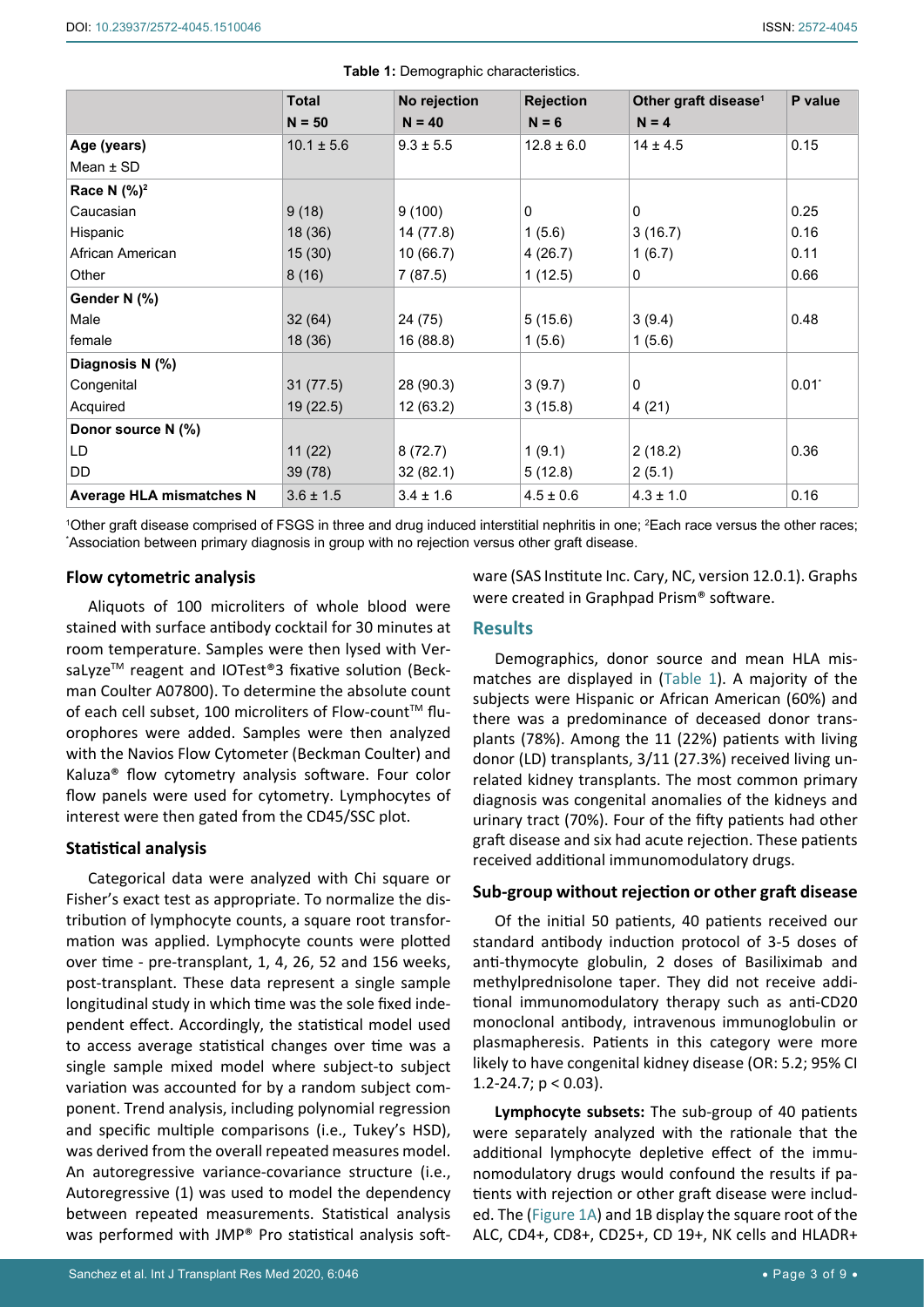<span id="page-3-0"></span>

**Figure 1:** A) Absolute lymphocyte count (ALC), CD4 +, CD8+ and CD25+ T cells over time following the dual induction protocol in patients who received no additional immune-modulating treatment for rejection or other graft disease. The nadir occurred at 1 week with a gradual recovery. B) CD19 and HLA DR positive cells reached a nadir at 4 weeks with gradual recovery. NK cells followed the pattern of CD4+ and CD 8+ cells.

cell counts plotted by time. After initiation of therapy, there was a decline (all P's < 0.0001) in CD4, CD8 and CD25 at one week with an increasing linear (CD25, P < 0.0001) or quadratic (CD4 and CD8, P's < 0.0371) trend in counts from 1 to 52 weeks [\(Figure 1A](#page-3-0) and [Figure 1B](#page-3-0)). The percent decline in each subset was: CD4+ (-74.3%), CD8+ (-58.8%), NK (-68.5%) and CD25+ cells (-93.7%) at one week post-transplant; CD19+ and HLADR+ cells reached a nadir at 4 weeks post-transplant (-31.1% and -31.6%, respectively). The response of CD19 to therapy was muted compared to CD4, CD8, and CD25 and the decrease from baseline was not statistically detectable until 4 weeks (P < 0.0001). This decrease remained constant for 26 weeks with a slight increase at 52 and 156 weeks [\(Figure 1B\)](#page-3-0). The time course of the NK cells was similar to that of the CD4, CD8, and CD25 cells, while the time course of the HDLR cells were similar to that of the CD19 cells [\(Figure 1B](#page-3-0)). There was a modest suppression of CD4+, CD 19+ lymphocytes and NK cells at one year. CD8+ T cells and HLADR cells reached baseline levels at one year.

The square root of CD4+CD25 bright T regulatory cells were evaluated at 4, 24, 52 and 156 weeks. These cells were low at 4 weeks, reached a peak in 24 weeks and thereafter had a slow decline [\(Figure 2](#page-4-0)).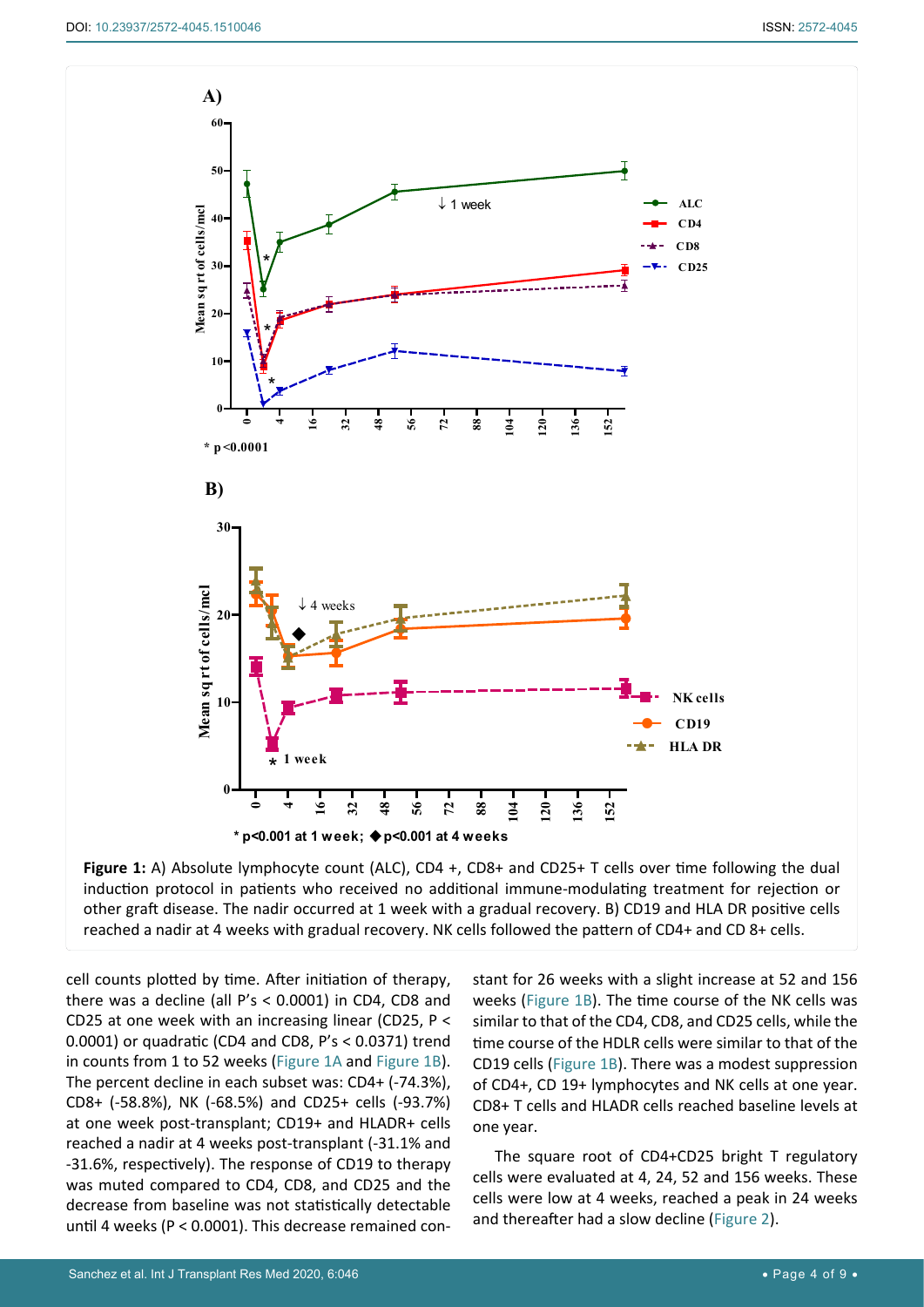<span id="page-4-0"></span>

regulatory cells.

#### <span id="page-4-1"></span>**Table 2:** Clinical characteristics.

|                                                    | Year 1                          |                             | P value     | Year 3                          |                             | P value |
|----------------------------------------------------|---------------------------------|-----------------------------|-------------|---------------------------------|-----------------------------|---------|
|                                                    | <b>No Rejection</b><br>$N = 40$ | <b>Rejection</b><br>$N = 6$ |             | <b>No Rejection</b><br>$N = 28$ | <b>Rejection</b><br>$N = 3$ |         |
| Viral replication for EBV, CMV or BKV <sup>a</sup> | 9(22.5)                         | 1(16.7)                     | 1.0         | 5(17.8)                         | 1(16.7)                     | 0.49    |
| Urinary tract infections $N$ (%)                   | 11(27.5)                        | 2(33.3)                     | 1.0         | 2(7.1)                          | 0                           | 1.0     |
| Donor specific antibodies N (%)                    | 3(7.5)                          | 5(83.3)                     | < 0.0002    | 4(14.3)                         | 2(66.7)                     | 0.09    |
| eGFR ml/min/1.73 $m2b$                             | $89 \pm 31$                     | $54 \pm 31$                 | ${}_{0.03}$ | $80 \pm 26$                     | $53 \pm 14$                 | 0.09    |

ªViral PCR copies ≥ 1000/ml; <sup>b</sup>eGFR estimated glomerular filtration rate by modified Schwartz: Ht (cm) × 0.413/serum creatinine (mg/dl).

**Abbreviations:** EBV: Epstein Barr Virus; CMV: Cytomegalovirus; BKV: BK Virus.

**Infections and donor specific antibodies:** As seen in ([Table 2](#page-4-1)), nine of forty patients (22.5%) had evidence of viral replication of which 8 had no evidence of clinical disease. All were managed with reduction in immunosuppression and 5 were treated with anti-viral agents. One of the nine had evidence of BK virus nephropathy. No patients developed post-transplant lymphoproliferative disease. Eleven of 11/40 (27.5%) had a urinary tract infection. When these clinical characteristics were assessed at 3 years, there was no significant difference in incidence ([Table 2](#page-4-1)).

Mean tacrolimus levels at 1 month and 1 year were  $6.6 \pm 0.9$  and  $6.25 \pm 0.9$  ng/ml, respectively. Average dose of mycophenolate mofetil at 1 year was  $464 \pm 208$ mg/M2 /day. Donor specific antibodies developed *de novo* in 3 of 40 patients at 1 year and resolved in 1 of 3, after increasing immune suppression with no significant difference at 3 years as seen in ([Table 2](#page-4-1)).

# **Sub-group with rejection or other graft disease**

Of the initial 50 patients, 6 had rejection, 3, recurrent FSGS and 1, drug induced interstitial nephritis. Of the 6 patients who had acute rejection, 3 had early rejection within the first 6 weeks of transplant. Of the early rejecters, two had high pre-transplant panel reactive antibodies and one had sub-optimal tacrolimus levels from gastrostomy tube leakage. The others were non-adherent to their treatment regimen and had rejection at ≥ 6 months. Graft loss occurred in 1 patient in the first year from consequences of systemic bacterial infection and 2 others in 2 years because of repeated episodes of rejection. Mean tacrolimus levels at 1 month was 8.2  $\pm$ 2.5 and at 1 year  $5.1 \pm 1.7$  ng/ml, respectively. At 1 year, 3 patients were also on sirolimus to achieve lower levels of tacrolimus and to preserve kidney function. Average dose of mycophenolate mofetil in this group at 1 year was 739 ± 300 mg/M2 /day. Demographic characteris-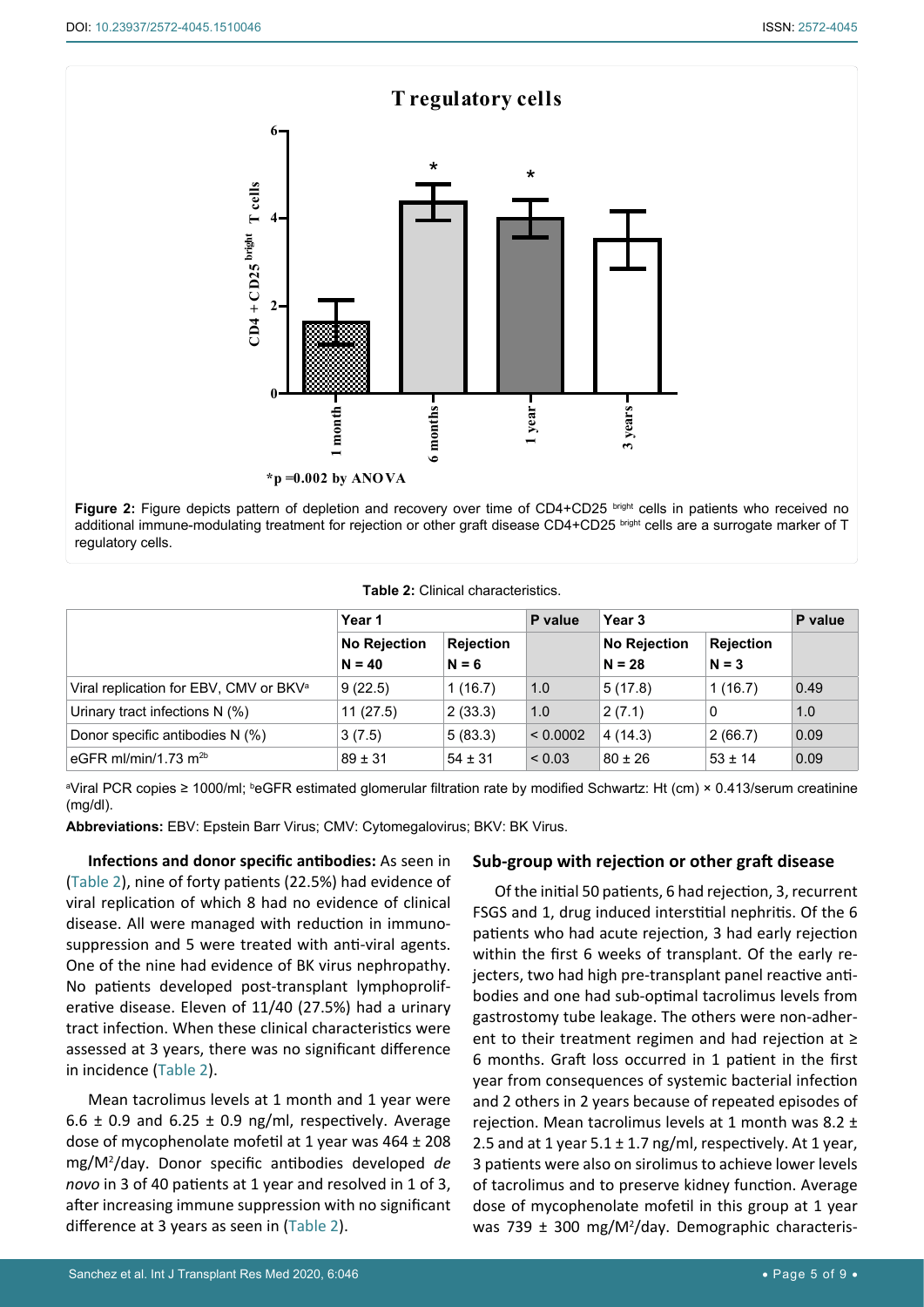<span id="page-5-0"></span>

tics, donor source, primary disease, calculated panel reactive antibody (cPRA) > 50% and donor specific antibodies (DSA) were compared between those with no rejection versus those with rejection as seen in ([Figure 3](#page-5-0)). The nature of the primary disease did not increase the odds of rejection. The odds of rejection trended higher with male gender, African American race, older age and higher pre-transplant cPRA. However, the presence of DSAs posed the most risk of rejection (OR: 62; CI 5.3- 700; p < 0.0002).

**Lymphocyte subsets:** Analysis of lymphocyte subsets in children who received immunomodulatory drugs for rejection or other disease, revealed a significant suppression of CD8 (p < 0.04), NK cells, CD19 and HLADR+ cells ( $p < 0.001$ ) at all time points. CD 4+ or CD25+ cells were suppressed significantly at 1 and 4 weeks ( $p <$ 0.0004) but not after 24 weeks. However, lymphocyte subsets were not analyzed prior to rejection therapy in late rejecters. The square root of CD4+CD25 bright T regulatory cells was low at 4 weeks, reached a peak in 24 weeks and was low in 3 patients evaluated at 3 years.

**Infection:** [\(Table 1\)](#page-2-0) displays these characteristics in patients with rejection and other graft disease. Two patients with recurrent FSGS had CMV and BKV viral replication without clinical evidence of disease requiring anti-viral treatment (CMV) and lowering of immunosuppressive maintenance therapy.

**One- and three-year graft, patient survival and eGFR:** One-year graft and patient survival was 98% and 100%, respectively. In the second and third year after transplantation, two patients from the initial cohort of 50 patients had repeat episodes of rejection from nonadherence with loss of their allograft. Three-year graft and patient survival were 94% and 100%, respectively. Although there was a slight decrease in trend in eGFR at

1 and 3 years in those without rejection, the difference was not statistically significant. eGFR was decreased at 1 year in those with rejection compared to those without rejection (( $p \le 0.03$ ); [\(Table 2\)](#page-4-1).

## **Discussion**

Graft rejection and infections play an equally important role in morbidity, mortality and graft loss in transplant recipients [\[8\]](#page-7-7). An ideal goal in solid organ transplantation would be to determine the net state of immune suppression in order to decide the optimal dose of immunosuppressive drugs that would prevent rejection without increasing the susceptibility to infection. Currently, post-transplant induction and maintenance treatment regimens are guided by center-specific protocols and experience. Given the paucity of controlled comparative studies between specific induction protocols in children, it is important to understand the clinical impact of immunosuppressive regimens following transplantation [\[2](#page-7-3),[3](#page-7-4),[9](#page-7-8)]. Our study highlights the fact that most of the children were on a steroid free protocol and were maintained on a relatively low calcineurin inhibitor therapeutic regimen. An additional advantage of the dual induction therapy was that it allowed the use of a lower cumulative dose of rATG compared to other studies [\[6](#page-7-1),[7](#page-7-2),[10](#page-7-9),[11](#page-7-10)].

The rationale for our dual induction protocol was based on our institutional observation that r-ATG alone did not result in a sustained decrease in CD25 expressing cells. Therefore, basiliximab was added to the induction regimen [[12](#page-7-11),[13\]](#page-7-12). Furthermore, the addition of basiliximab had the added advantage of minimizing the dose of rATG which was a unique feature of our dual induction therapy. Immune reconstitution is dose dependent, as higher cumulative doses of rATG result in longer time to reconstitute [\[6](#page-7-1),[9](#page-7-8),[13](#page-7-12)]. There was a faster recovery of lymphocyte subset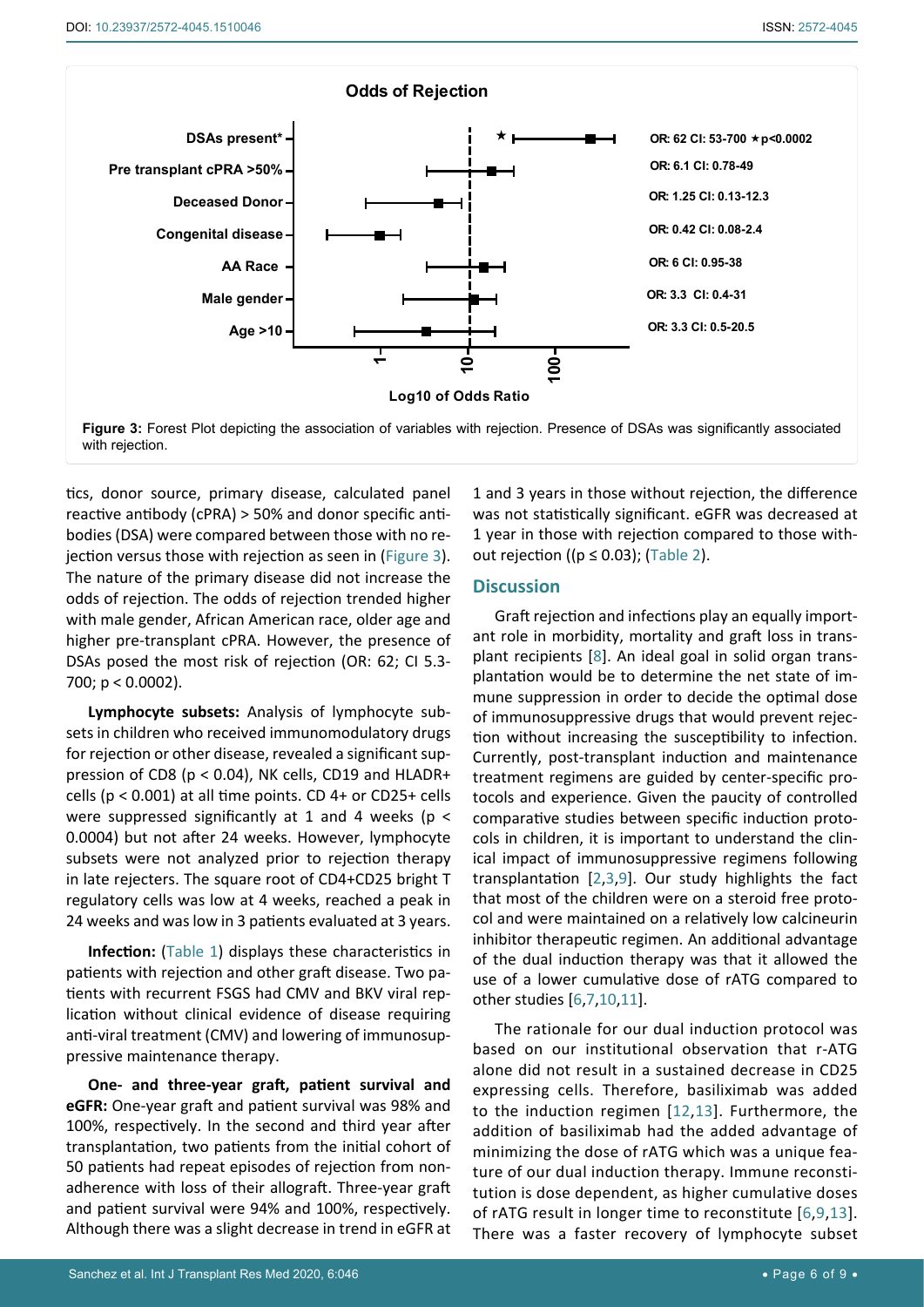counts with our immunosuppressive protocol compared to other studies [[9](#page-7-8),[6](#page-7-1),[13\]](#page-7-12). However, alternative strategies need to be devised in highly sensitized patients (as they continue to be at a higher risk of rejection) and in patients with nonadherence.

Steroid avoidance regimens are associated with a higher risk of rejection and therefore are characterized by an increased use of induction agents such as monoclonal antibody or lymphocyte depleting agents [\[14](#page-7-13),[15](#page-7-14)]. Evidence from the united network for organ sharing database suggests that children who receive steroid-free immunosuppression are more likely to be recipients of living donor kidneys and non- African American [[15](#page-7-14)]. The TWIST study compared anti-CD25 monoclonal antibody induction and steroid avoidance, with a steroid based immunosuppressive protocol. Doses of MMF were high and tacrolimus levels were maintained as high as 10-20 ng/ml in the first 3 weeks with a wider therapeutic range (5-15 ng/ml) in the short follow up period of 6 months [[16](#page-7-15)]. Therefore, alternative approaches to immune suppression need to be considered for steroid avoidance to minimize the risk of rejection. We were able to use lower doses of maintenance immunosuppression with the dual induction protocol.

Prolonged lymphopenia results in a higher risk of infections and malignancy [\[17](#page-7-16)-[19](#page-7-17)]. Added advantages to our protocol were, most patients were maintained steroid free, with comparatively lower doses of maintenance immune suppression with mycophenolate mofetil and tacrolimus. This may be a contributing factor in the low incidence of invasive infections which has been reported with higher doses of mycophenolate mofetil [[20](#page-7-18),[21](#page-7-19)]. Viral replication is often observed in children following kidney transplantation [[22](#page-7-20)]. However, in our study only one patient had invasive BK virus nephropathy, and none developed post-transplant lymphoproliferative disease during the observation period. Therefore, our protocol does not seem to confer an increased risk of invasive viral disease or malignancy in the first post-transplant year, when the degree of immune suppression is at its peak and in the following 2 years. The incidence of urinary tract infections requiring anti-bacterial treatment was comparable to other studies [\[23\]](#page-8-3).

Other adverse factors associated with maintenance immunosuppressive therapy limiting long term kidney transplant and patient survival include nephrotoxic, cardiovascular, malignant and metabolic complications. Decreased doses of calcineurin inhibitors and a steroid free regimen, could potentially mitigate these complications [\[24](#page-8-4)].

Studies suggest that after depletive induction therapy, there is homeostatic proliferation of lymphocytes of which some assume a regulatory or memory cell phenotype [\[6\]](#page-7-1). We observed a resurgence of T regulatory cells at 6 months, but a gradual decline after that. This phe-

nomenon requires further study, but could be related to maintenance immunosuppressive therapy which may have also contributed to a modest suppression of CD4+, CD 19+ lymphocytes and NK cells in our patients even at one year [[25](#page-8-0)]. Similar to what was observed in other studies, CD8+ T cells reached baseline levels at one year [[9](#page-7-8),[13\]](#page-7-12). We observed a modest initial decrease in HLADR expression which returned to baseline levels at oneyear post-transplant. Up-regulation of HLADR has been shown to increase with both rejection and viral infections [\[26](#page-8-1)]. The practical application of this observation is yet to be determined.

## **Limitations**

The limitation of this study is that it is retrospective and purely observational. As this was a single-center experience, comparisons between different immunosuppressive protocols were not made. Protocol biopsies were not routinely performed to evaluate histologic correlates of treatment effects. Six subjects experienced rejection but had justifiable explanations such as high degree of sensitization and non-adherence. Thus, the generalizability of our results only extends to immunologically low risk patients and those not experiencing rejection.

The optimal dose and type of induction therapy after kidney transplantation in children which has minimal risk of acute rejection and/or infection is not known. The non-inferiority of this dual induction therapy cannot be established in this study because of a lack of a comparison group. However, a steroid free maintenance regimen and lower calcineurin inhibitor levels were attained. Risk of infection and malignancy are major concerns with excessive doses of induction. However, the combination regimen of basiliximab and low dose rATG did not result in excessive infectious complications or post-transplant lymphoproliferative disease.

# **Conclusions**

Traditionally, monitoring maintenance immunosuppressive treatment is based on maintaining drug levels within a specified range. Urinary chemokines and cytokines can be used as predictors of inflammation but may not predict the net state of immune suppression which could be useful to stratify the risk of infection and malignancy [[27\]](#page-8-2). Consideration should be given to routinely monitoring immunological parameters in addition to monitoring markers of inflammation to individualize immunosuppressive therapy. Our study gave us the opportunity to observe the effects of this protocol in a group of children with a lower ratio of Caucasians. The immune depletion effect of our dual induction therapy appears to last for approximately one-year post-transplant. One-year graft and patient survival are comparable to published normative data and 3-year graft survival exceeded the national average [[3](#page-7-4)]. Continued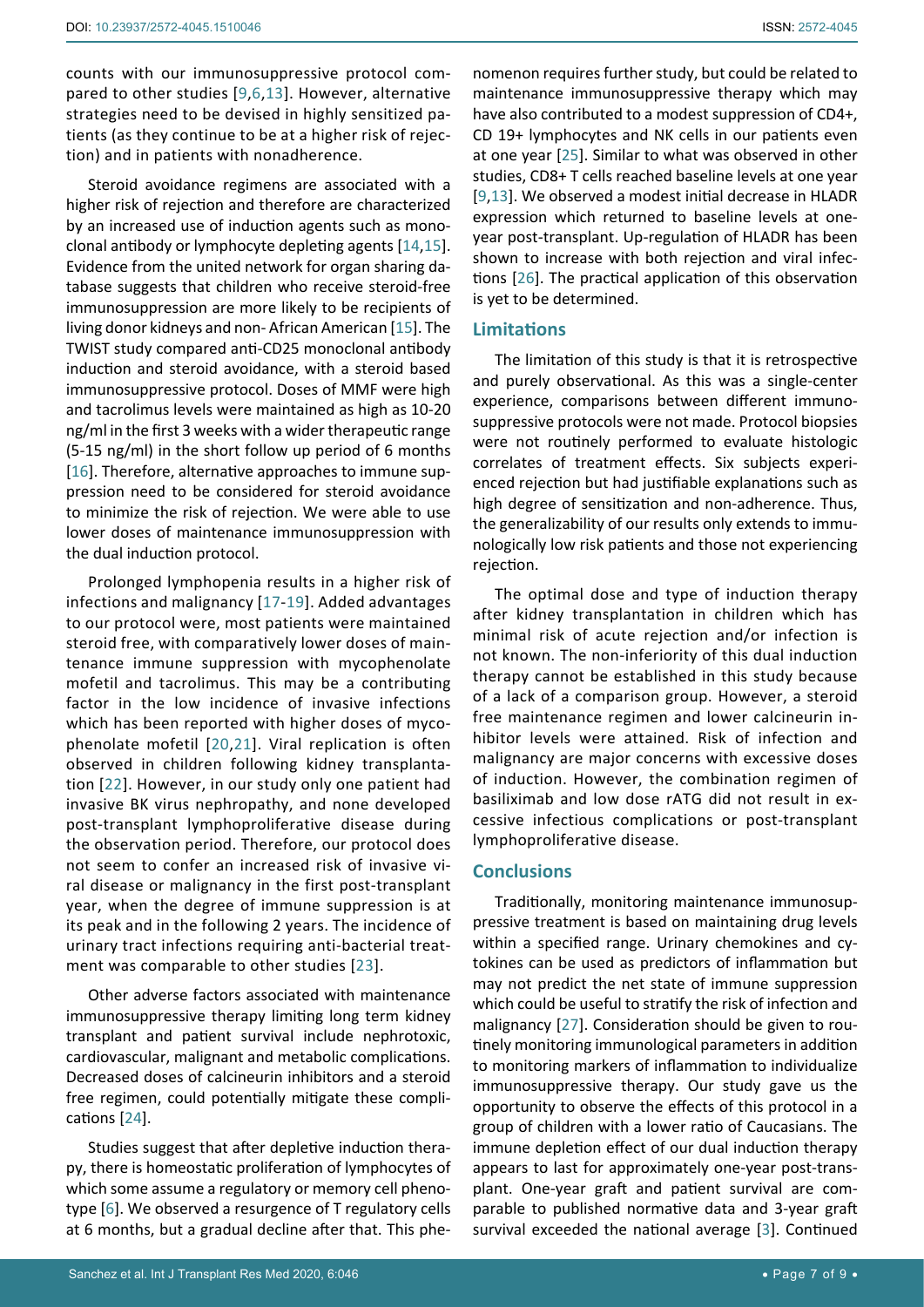emphasis needs to be placed on research that improves allograft acceptance while avoiding excessive immune suppression, particularly in younger patients who are more susceptible to infectious complications. Future studies which compare these patterns across various immunosuppressive protocols are needed to determine the optimum immunosuppressive therapy.

### **Acknowledgements**

We thank Philip Ruiz, MD, PhD and Casiana Fernandez-Bango for their assistance in describing the flow cytometry technique and Dr. Yonique Petgrave for her assistance with data collection.

# **Conflict of Interest**

None of the authors have any potential conflict of interest relative to the content of the report or the medications discussed therein.

### **Sources of Support**

This research did not receive any specific grant from funding agencies in the public, commercial, or not-forprofit sectors.

# **Author Contributions**

Dr. Mariselis Rosa Sanchez contributed towards formulating the research design, data acquisition and organization and contributed to drafting the manuscript. Drs. Defreitas, Katsoufis Seeherunvong, Chen and Abitbol contributed in conceptualizing the research, and critically reviewing the manuscript. Drs. Burke and Ciancio were responsible for conceptualizing the dual induction protocol and critically appraising the manuscript. Dr. Chandar mentored Dr. Rosa and made substantial contributions in the concept and design of the study, organizing the data and preparing the manuscript.

#### **References**

- <span id="page-7-0"></span>1. [Dharnidharka VR, Fiorina P, Harmon WE \(2014\) Kidney](https://www.ncbi.nlm.nih.gov/pubmed/25099579)  [transplantation in children. N Engl J Med 371: 549-558.](https://www.ncbi.nlm.nih.gov/pubmed/25099579)
- <span id="page-7-3"></span>2. [Kirk AD \(2006\) Induction immunosuppression. Transplan](https://www.ncbi.nlm.nih.gov/pubmed/16969280)[tation 82: 593-602.](https://www.ncbi.nlm.nih.gov/pubmed/16969280)
- <span id="page-7-4"></span>3. [Rosenblum JM, Kirk AD \(2014\) Recollective homeostasis](https://www.ncbi.nlm.nih.gov/pubmed/24517433)  [and the immune consequences of peritransplant depletion](https://www.ncbi.nlm.nih.gov/pubmed/24517433)[al induction therapy. Immunol Rev 8: 167-182.](https://www.ncbi.nlm.nih.gov/pubmed/24517433)
- <span id="page-7-5"></span>4. [Cai J, Terasaki PI \(2010\) Induction immunosuppression im](https://www.ncbi.nlm.nih.gov/pubmed/21057388)[proves long-term graft and patient outcome in organ trans](https://www.ncbi.nlm.nih.gov/pubmed/21057388)[plantation: An analysis of United Network for Organ Shar](https://www.ncbi.nlm.nih.gov/pubmed/21057388)[ing registry data. Transplantation 90: 1511-1515.](https://www.ncbi.nlm.nih.gov/pubmed/21057388)
- <span id="page-7-6"></span>5. (2014) Report of the North American Pediatric Renal Transplant Cooperative Study (NAPRTCS).
- <span id="page-7-1"></span>6. [Gurkan S, Luan Y, Dhillon N, Allam SR, Montague T, et](https://www.ncbi.nlm.nih.gov/pubmed/20883548)  [al. \(2010\) Immune reconstitution following rabbit antithymo](https://www.ncbi.nlm.nih.gov/pubmed/20883548)[cyte globulin. Am J Transplant 10: 2132-2141.](https://www.ncbi.nlm.nih.gov/pubmed/20883548)
- <span id="page-7-2"></span>7. [Chavers BM, Chang YC, Gillingham KJ, Matas A \(2009\)](https://www.ncbi.nlm.nih.gov/pubmed/19623020)  [Pediatric kidney transplantation using a novel protocol of](https://www.ncbi.nlm.nih.gov/pubmed/19623020)  [rapid \(6-day\) discontinuation of prednisone: 2-year results.](https://www.ncbi.nlm.nih.gov/pubmed/19623020)  [Transplantation 88: 237-241.](https://www.ncbi.nlm.nih.gov/pubmed/19623020)
- <span id="page-7-7"></span>8. [Cippa PE, Schiesser M, Ekberg H, van Gelder T, Mueller](https://www.ncbi.nlm.nih.gov/pubmed/26430088)  [NJ, et al. \(2015\) Risk stratification for rejection and infec](https://www.ncbi.nlm.nih.gov/pubmed/26430088)[tion after kidney transplantation. Clin J Am Soc Nephrol 10:](https://www.ncbi.nlm.nih.gov/pubmed/26430088)  [2213-2220.](https://www.ncbi.nlm.nih.gov/pubmed/26430088)
- <span id="page-7-8"></span>9. [Kho MM, Bouvy AP, Cadogan M, Kraaijeveld R, Baan CC,](https://www.ncbi.nlm.nih.gov/pubmed/22410573)  [et al. \(2012\) The effect of low and ultra-low dosages Thy](https://www.ncbi.nlm.nih.gov/pubmed/22410573)[moglobulin on peripheral T, B and NK cells in kidney trans](https://www.ncbi.nlm.nih.gov/pubmed/22410573)[plant recipients. Transpl Immunol 26: 186-190.](https://www.ncbi.nlm.nih.gov/pubmed/22410573)
- <span id="page-7-9"></span>10. [Li L, Chaudhuri A, Chen A, Zhao X, Bezchinsky M, et al.](https://www.ncbi.nlm.nih.gov/pubmed/20935596)  [\(2010\) Efficacy and safety of thymoglobulin induction as an](https://www.ncbi.nlm.nih.gov/pubmed/20935596)  [alternative approach for steroid-free maintenance immuno](https://www.ncbi.nlm.nih.gov/pubmed/20935596)[suppression in pediatric renal transplantation. Transplanta](https://www.ncbi.nlm.nih.gov/pubmed/20935596)[tion 90: 1516-1520.](https://www.ncbi.nlm.nih.gov/pubmed/20935596)
- <span id="page-7-10"></span>11. [Büchler M, Longuet H, Lemoine R, Herr F, Gatault P, et](https://www.ncbi.nlm.nih.gov/pubmed/23507258)  [al. \(2013\) Pharmacokinetic and pharmacodynamic studies](https://www.ncbi.nlm.nih.gov/pubmed/23507258)  [of two different rabbit antithymocyte globulin dosing regi](https://www.ncbi.nlm.nih.gov/pubmed/23507258)[mens: Results of a randomized trial. Transpl Immunol 28:](https://www.ncbi.nlm.nih.gov/pubmed/23507258)  [120-126.](https://www.ncbi.nlm.nih.gov/pubmed/23507258)
- <span id="page-7-11"></span>12. [Sageshima J, Ciancio G, Gaynor JJ, Chen L, Guerra G, et](https://www.ncbi.nlm.nih.gov/pubmed/21083765)  [al. \(2011\) Addition of anti-CD25 to thymoglobulin for induc](https://www.ncbi.nlm.nih.gov/pubmed/21083765)[tion therapy: Delayed return of peripheral blood CD25-posi](https://www.ncbi.nlm.nih.gov/pubmed/21083765)[tive population. Clin Transplant 25: E132-E135.](https://www.ncbi.nlm.nih.gov/pubmed/21083765)
- <span id="page-7-12"></span>13. [L Esposito, N Kamar, J Tkaczuk, M Abbal, D Durand, et al.](https://www.ncbi.nlm.nih.gov/pubmed/15848531)  [\(2005\) Long-term evolution of lymphocytes subsets after in](https://www.ncbi.nlm.nih.gov/pubmed/15848531)[duction therapy based on continuous versus discontinuous](https://www.ncbi.nlm.nih.gov/pubmed/15848531)  [administration of anti-thymocyte globulins in renal-trans](https://www.ncbi.nlm.nih.gov/pubmed/15848531)[plant patients. Transplant Proc 37: 785-787.](https://www.ncbi.nlm.nih.gov/pubmed/15848531)
- <span id="page-7-13"></span>14. [Haller MC, Royuela A, Nagler EV, Pascual J, Webster AC](https://www.ncbi.nlm.nih.gov/pubmed/27546100)  [\(2016\) Steroid avoidance or withdrawal for kidney transplant](https://www.ncbi.nlm.nih.gov/pubmed/27546100)  [recipients. Cochrane Database Syst Rev 22: CD005632.](https://www.ncbi.nlm.nih.gov/pubmed/27546100)
- <span id="page-7-14"></span>15. [Nehus E, Goebel J, Abraham E \(2012\) Outcomes of ste](https://www.ncbi.nlm.nih.gov/pubmed/22994143)[roid-avoidance protocols in pediatric kidney transplant re](https://www.ncbi.nlm.nih.gov/pubmed/22994143)[cipients. Am J Transplant 12: 3441-3448.](https://www.ncbi.nlm.nih.gov/pubmed/22994143)
- <span id="page-7-15"></span>16. [Grenda R, Watson A, Trompeter R, Tönshoff B, Jaray J, et](https://www.ncbi.nlm.nih.gov/pubmed/20420639)  [al. \(2010\) A randomized trial to assess the impact of early](https://www.ncbi.nlm.nih.gov/pubmed/20420639)  [steroid withdrawal on growth in pediatric renal transplanta](https://www.ncbi.nlm.nih.gov/pubmed/20420639)[tion: The TWIST study. Am J Transplant 10: 828-836.](https://www.ncbi.nlm.nih.gov/pubmed/20420639)
- <span id="page-7-16"></span>17. [Ducloux D, Courivaud C, Bamoulid J, Vivet B, Chabroux A,](https://www.ncbi.nlm.nih.gov/pubmed/20203160)  [et al. \(2010\) Prolonged CD4 T cell lymphopenia increas](https://www.ncbi.nlm.nih.gov/pubmed/20203160)[es morbidity and mortality after renal transplantation. J Am](https://www.ncbi.nlm.nih.gov/pubmed/20203160)  [Soc Nephrol 21: 868-875.](https://www.ncbi.nlm.nih.gov/pubmed/20203160)
- 18. [Schürmann M, Schürmann D, Schindler R, Meisel C, Li](https://www.ncbi.nlm.nih.gov/pubmed/23684946)[man P, et al. \(2013\) Impaired thymic function and CD4+](https://www.ncbi.nlm.nih.gov/pubmed/23684946)  [T lymphopenia, but not mannose-binding lectin deficiency,](https://www.ncbi.nlm.nih.gov/pubmed/23684946)  [are risk factors for Pneumocystis jirovecii pneumonia in kid](https://www.ncbi.nlm.nih.gov/pubmed/23684946)[ney transplant recipients. Transpl Immunol 28: 159-163.](https://www.ncbi.nlm.nih.gov/pubmed/23684946)
- <span id="page-7-17"></span>19. [Longuet H, Sautenet B, Gatault P, Thibault G, Barbet C, et](https://www.ncbi.nlm.nih.gov/pmc/articles/PMC4282399)  [al. \(2014\) Risk factors for impaired CD4+ T-cell reconsti](https://www.ncbi.nlm.nih.gov/pmc/articles/PMC4282399)[tution following rabbit antithymocyte globulin treatment in](https://www.ncbi.nlm.nih.gov/pmc/articles/PMC4282399)  [kidney transplantation. Transpl Int 27: 271-279.](https://www.ncbi.nlm.nih.gov/pmc/articles/PMC4282399)
- <span id="page-7-18"></span>20. [Bravo Soto JA, Esteban de la Rosa RJ, Luna del Castillo](https://www.ncbi.nlm.nih.gov/pubmed/12826158)  [JD, Cerezo Morales S, García Olivares E, et al. \(2003\) Ef](https://www.ncbi.nlm.nih.gov/pubmed/12826158)[fect of mycophenolate mofetil regimen on peripheral blood](https://www.ncbi.nlm.nih.gov/pubmed/12826158)  [lymphocyte subsets in kidney transplant recipients. Trans](https://www.ncbi.nlm.nih.gov/pubmed/12826158)[plant Proc 35: 1355-1359.](https://www.ncbi.nlm.nih.gov/pubmed/12826158)
- <span id="page-7-19"></span>21. [Jordan CL, Taber DJ, Kyle MO, Connelly J, Pilch NW, et al.](https://www.ncbi.nlm.nih.gov/pubmed/26576516)  [\(2016\) Incidence, risk factors, and outcomes of opportunis](https://www.ncbi.nlm.nih.gov/pubmed/26576516)[tic infections in pediatric renal transplant recipients. Pediatr](https://www.ncbi.nlm.nih.gov/pubmed/26576516)  [Transplant 20: 44-48.](https://www.ncbi.nlm.nih.gov/pubmed/26576516)
- <span id="page-7-20"></span>22. [Ettenger R, Chin H, Kesler K, Bridges N, Grimm P, et al.](https://www.ncbi.nlm.nih.gov/pubmed/27989013)  [\(2017\) Relationship among viremia/viral infection, alloim](https://www.ncbi.nlm.nih.gov/pubmed/27989013)[munity, and nutritional parameters in the first year after](https://www.ncbi.nlm.nih.gov/pubmed/27989013)  [pediatric kidney transplantation. Am J Transplant 17: 1549-](https://www.ncbi.nlm.nih.gov/pubmed/27989013) [1562.](https://www.ncbi.nlm.nih.gov/pubmed/27989013)